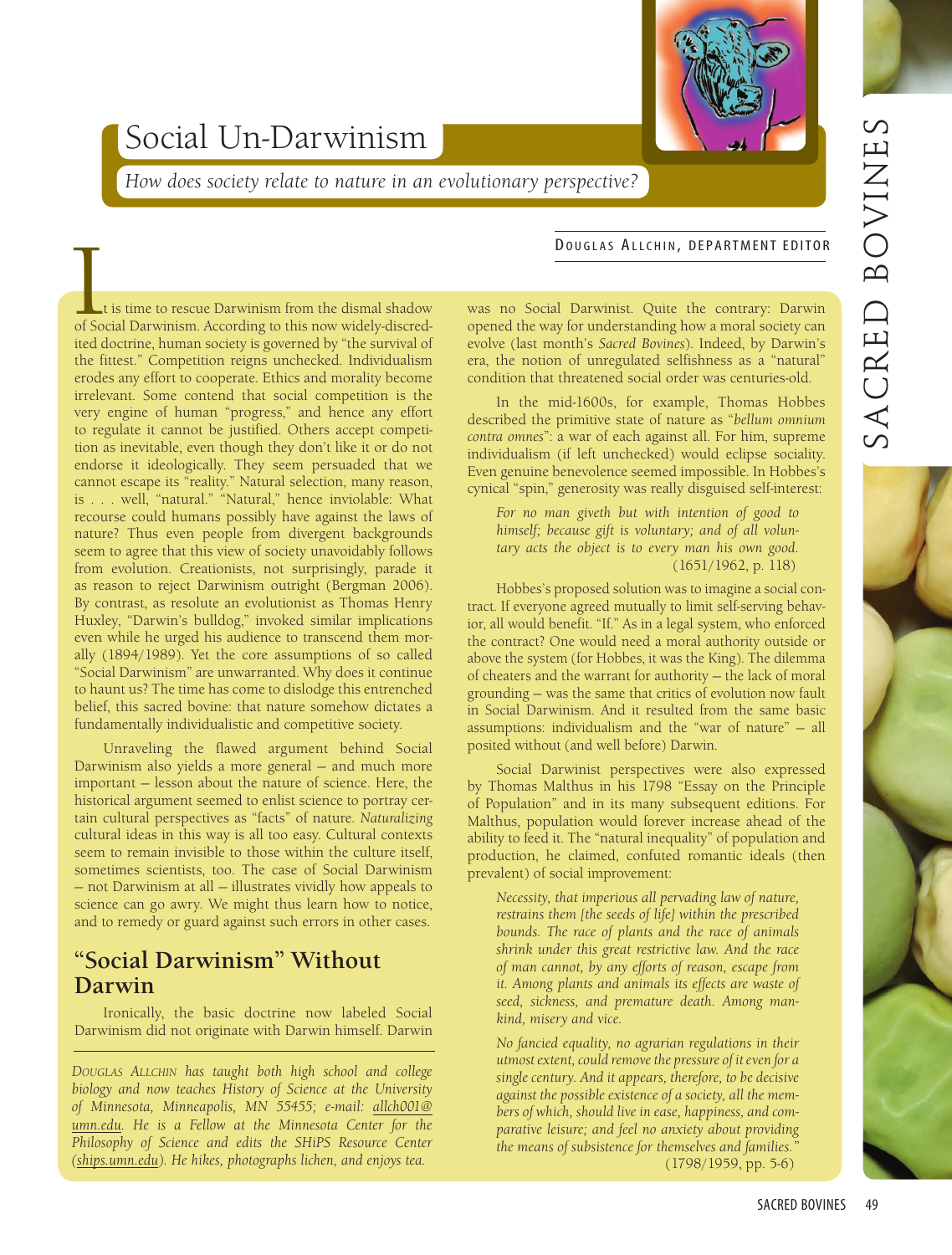For Malthus, limited resources led to competition. A "struggle for existence," as he phrased it, was inescapable. Both Malthus and Hobbes hoped for a solution, of course. But they could do little more than appeal to awareness and self-restraint, at odds with their very assumptions. Assumptions of individualism lead to conclusions of individualism, no surprise.

Malthus also went significantly further. He viewed efforts to alleviate poverty as only further compounding the problem of population. He thus recommended abandoning the Poor Laws as useless. (He did not explain why, meanwhile, the wealthy should keep their ease and "comparative leisure.") Here, the "war of nature" had acquired a new ideological stance. Idealized values now permeated observed facts — but only by sidestepping the customary need for moral justification. Malthus's cultural values became disguised as a scientific conclusion.

In all this, Darwin was nowhere yet present. Social Darwinism thus seems grossly misnamed. Views about inherent social competition and/or humans as subject to some "war of nature" should be called, more appropriately, *Hobbism* or *Malthusianism*.

The possibility of Social Darwinism without Darwin only amplifies the puzzle of why Darwin's name should be associated with the doctrine. One may begin to see that Social Darwinism is not a social application of Darwinism, so much as an effort to "Darwinize" a social ideology. That is, the claims about society were never derived from science. Rather, proponents of a particular cultural perspective appealed to Darwin and science seeking authority for their views.

# **Appropriating Nature Through Darwin**

The introduction of Darwin's (and Alfred Wallace's) concept of natural selection did indeed significantly alter political discourse. But not because there were suddenly new ideas about humans or society. Rather, what changed was how the already existing ideas were justified. Those who believed in Hobbism or Malthusianism readily interpreted Darwin's new perspective as further exemplifying their views. They appealed to crude analogies and misplaced Darwinian-type arguments to argue that competition was both "natural" and "progressive." Natural improvement, they implied, trumped any other moral arguments. That is, they endeavored to *naturalize* their social doctrine. This pattern of reasoning, shared by a cluster of thinkers in the late 19th and early 20th centuries, later prompted historian Richard Hofstadter to coin the very term "Social Darwinism" (1955, p. 6).

Hofstadter's "Social Darwinists" were misled in two primary, related ways. First, their analogy from nature to society did not, ultimately, follow Darwin's arguments at all. The socialized version of "survival of the fittest" was biologically flawed. Second, they mistakenly viewed adaptation to local environmental conditions as progress, or improvement, on some imagined scale of abstract value. They erred scientifically — not just by layering values on facts, as commonly noted. To guide students away from succumbing to these same mistakes, biology teachers need to understand the errors fully — and perhaps how easily the unwary can slip into them.

The first error was the looseness with which they applied Darwinian principles to society. They did not fully consider the structure of selection in social environments. The relationship seems simple enough. After all, Darwin and Wallace had both

capitalized on an analogy *from society to nature* in first conceiving natural selection. Their insights were each triggered by reading Malthus and applying his social "struggle for existence" to organisms. For them, however, it was a guiding analogy only: a template or scaffolding soon girded with biological principles and observations (Darwin 1859, Chap. 3).

By contrast, the reverse analogy of the Social Darwinists, *from nature to society*, fails. For example, political power and economic class are not biological traits. Social stratification is not the result of differential survival, or differential reproduction, even metaphorically. Privileged variants are not genetically based. Nor is it even clear *what* is selected. Moreover, humans actively shape the environment. Social "selection" is an indirect amalgam of human choices. In the casual social analogy, therefore, neither the heritable units, nor the sources of variation, nor the units of selection, nor selection itself fit Darwinian patterns. Natural selection does not map onto social politics.

A closer analogy, if any, might be Darwin's *Artificial* Selection. But that clearly strips the analogy of its "natural" context. Social "selection" is not fixed by circumstances beyond our control. We choose. Sociality, as Darwin hinted in *Descent of Man*, introduces a distinct set of dynamics based on behavior and interorganismal transfer of information. Cultural evolution follows its own principles, shaped by learning and the activity of minds. The Social Darwinists' concept that some individual humans are objectively fit while the poor or indigent are unfit is utterly misframed. The whole analogy — and the ideological justification that relies on it — collapses. The historical Social Darwinism was *scientifically* misguided and unwarranted. No wonder perhaps that the major advocates of the doctrine were not scientists, but a social elite who would benefit if the purported "science" legitimated their power.

The second critical error of Social Darwinist thinking was subtly inscribing a human value into nature. Adaptation through natural selection seemed, through human eyes, progressive. —And who could argue against progress? As biologists well know, however, evolution is not uniformly progressive on some absolute scale. Context is essential. "Fit" organisms thus vary from location to location and from time to time. Competition in nature does not lead to a generalized "improvement," measurable abstractly. In the social context, arguments about competition obscure the significance of particular contexts and consequences. Amidst the confusion, a vague and ill defined "progress" seems, like a trump card, to eclipse the relevant arguments. The view that Darwinian variation and selection itself was inherently "progressive" was not independent of the cultural value of that concept.

Confusion may also arise in part due to anthropomorphism of the term "selection." The word seems to imply that natural selection is a choice, rather than the effect of nonintentional causes. Survival and reproduction are not "values," any more than falling acorns express a "value" of gravity, or oppositely charged ions a "value" of electrical attraction. Intention and moral agency come ultimately from minds. As flexible adapted structures, brains can develop and recognize many values. The process of evolution itself, however, does not exhibit intent or values, even if certain organisms are "selected."

# **The Naturalizing Error**

Both Social Darwinist errors appeared in the work of selfmade philosopher and social commentator Herbert Spencer